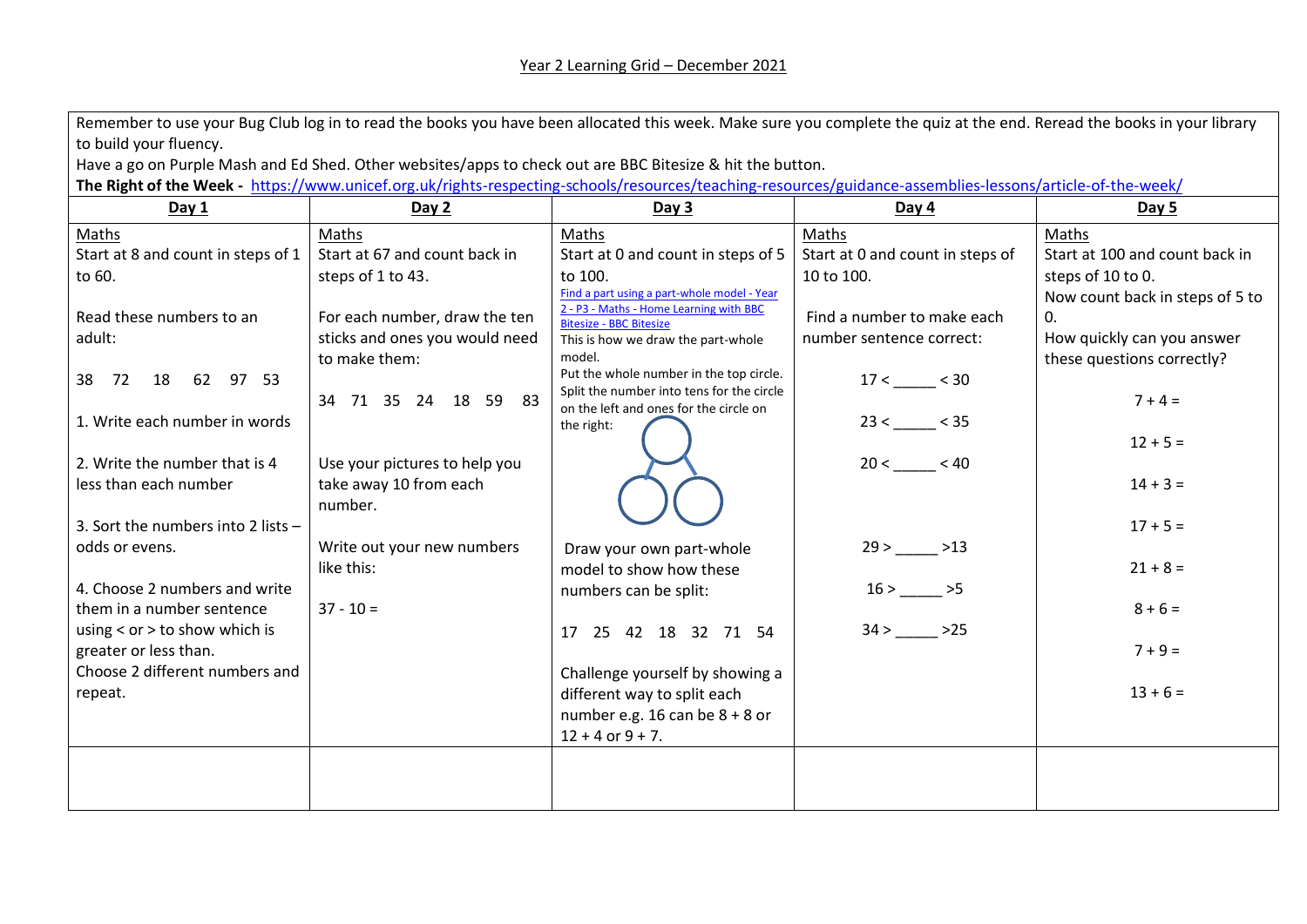| Read with an adult for 10-20<br>Read with an adult for 10-20<br>Read with an adult for 10-20<br>Read with an adult for 10-20<br>Read with an adult for 10-20<br>minutes.<br>minutes.<br>minutes.<br>minutes.<br>minutes.<br>Copy a sentence from one of<br>Look at the picture at the<br>Use your adjectives and the<br>With an adult, read the story of<br>Imagine there is a different<br>the Three Billy Goats Gruff on<br>your allocated Bug Club books<br>bottom of the grid. Can you find<br>picture from yesterday to write<br>creature living under the<br>10 adjectives to describe the<br>5 sentences describing the<br>this website:<br>making sure you use neat<br>bridge!<br>handwriting and form all letters<br>different things in it?<br>picture and the different things<br>The Three Billy Goats Gruff -<br>What adjectives would you use<br>correctly.<br>in it.<br>Check your spellings and<br><b>Story Reservoir</b><br>to describe it?<br>Find a picture in the book and<br>Underline the adjectives you<br>punctuation.<br>write 2 sentences to describe<br>have used.<br>Draw a picture of it and write<br>some sentences to describe<br>what is happening. Remember<br>to use a capital letter at the<br>Check your spellings and<br>what it looks like and how it<br>start and a full stop at the end.<br>punctuation.<br>behaves.<br>D.T.<br>PE<br><b>RE</b><br>Science<br>History<br>Watch the clip below on agility.<br>This term we are studying<br>Look online to find pictures of<br>Who is special in your life?<br>https://www.youtube.com/watch<br>significant places in County<br>the bridges in the North East.<br>https://www.youtube.com/watch?<br>?v=YimuldEZSNY<br>Durham.<br>Draw a picture of them and<br>$v = c \cup y -$<br>Choose one to draw and label<br>write why they is special to you.<br>nGjLWQM&list=PLYGRaluWWTojV<br>Watch the clip about food<br>Choose one place and draw it.<br>the shapes you can see.<br>3An2WEgsQ4qGFy 91jDL&index=1<br>groups.<br>Find out 5 facts about it:<br>St. Cuthbert is special to<br>$\overline{\mathbf{0}}$<br>Christians and to the North<br>How is the bridge strong, sturdy<br>Write the names of each food<br>The Angel of the North<br>and stable?<br>East.<br>Have a go at the different<br>group and draw 3 foods for<br>activities to improve your<br>each one.<br>Tell an adult some of the things<br>The Tyne Bridge<br>agility.<br>we have found out about him in<br>Hadrian's Wall<br>school. |                         |  |  |
|----------------------------------------------------------------------------------------------------------------------------------------------------------------------------------------------------------------------------------------------------------------------------------------------------------------------------------------------------------------------------------------------------------------------------------------------------------------------------------------------------------------------------------------------------------------------------------------------------------------------------------------------------------------------------------------------------------------------------------------------------------------------------------------------------------------------------------------------------------------------------------------------------------------------------------------------------------------------------------------------------------------------------------------------------------------------------------------------------------------------------------------------------------------------------------------------------------------------------------------------------------------------------------------------------------------------------------------------------------------------------------------------------------------------------------------------------------------------------------------------------------------------------------------------------------------------------------------------------------------------------------------------------------------------------------------------------------------------------------------------------------------------------------------------------------------------------------------------------------------------------------------------------------------------------------------------------------------------------------------------------------------------------------------------------------------------------------------------------------------------------------------------------------------------------------------------------------------------------------------------------------------------------------------------------------------------------------------------------------------------------------------------------------------------------------------------------------------------------------------------------|-------------------------|--|--|
|                                                                                                                                                                                                                                                                                                                                                                                                                                                                                                                                                                                                                                                                                                                                                                                                                                                                                                                                                                                                                                                                                                                                                                                                                                                                                                                                                                                                                                                                                                                                                                                                                                                                                                                                                                                                                                                                                                                                                                                                                                                                                                                                                                                                                                                                                                                                                                                                                                                                                                    |                         |  |  |
|                                                                                                                                                                                                                                                                                                                                                                                                                                                                                                                                                                                                                                                                                                                                                                                                                                                                                                                                                                                                                                                                                                                                                                                                                                                                                                                                                                                                                                                                                                                                                                                                                                                                                                                                                                                                                                                                                                                                                                                                                                                                                                                                                                                                                                                                                                                                                                                                                                                                                                    |                         |  |  |
|                                                                                                                                                                                                                                                                                                                                                                                                                                                                                                                                                                                                                                                                                                                                                                                                                                                                                                                                                                                                                                                                                                                                                                                                                                                                                                                                                                                                                                                                                                                                                                                                                                                                                                                                                                                                                                                                                                                                                                                                                                                                                                                                                                                                                                                                                                                                                                                                                                                                                                    |                         |  |  |
|                                                                                                                                                                                                                                                                                                                                                                                                                                                                                                                                                                                                                                                                                                                                                                                                                                                                                                                                                                                                                                                                                                                                                                                                                                                                                                                                                                                                                                                                                                                                                                                                                                                                                                                                                                                                                                                                                                                                                                                                                                                                                                                                                                                                                                                                                                                                                                                                                                                                                                    |                         |  |  |
|                                                                                                                                                                                                                                                                                                                                                                                                                                                                                                                                                                                                                                                                                                                                                                                                                                                                                                                                                                                                                                                                                                                                                                                                                                                                                                                                                                                                                                                                                                                                                                                                                                                                                                                                                                                                                                                                                                                                                                                                                                                                                                                                                                                                                                                                                                                                                                                                                                                                                                    |                         |  |  |
|                                                                                                                                                                                                                                                                                                                                                                                                                                                                                                                                                                                                                                                                                                                                                                                                                                                                                                                                                                                                                                                                                                                                                                                                                                                                                                                                                                                                                                                                                                                                                                                                                                                                                                                                                                                                                                                                                                                                                                                                                                                                                                                                                                                                                                                                                                                                                                                                                                                                                                    | <b>Durham Cathedral</b> |  |  |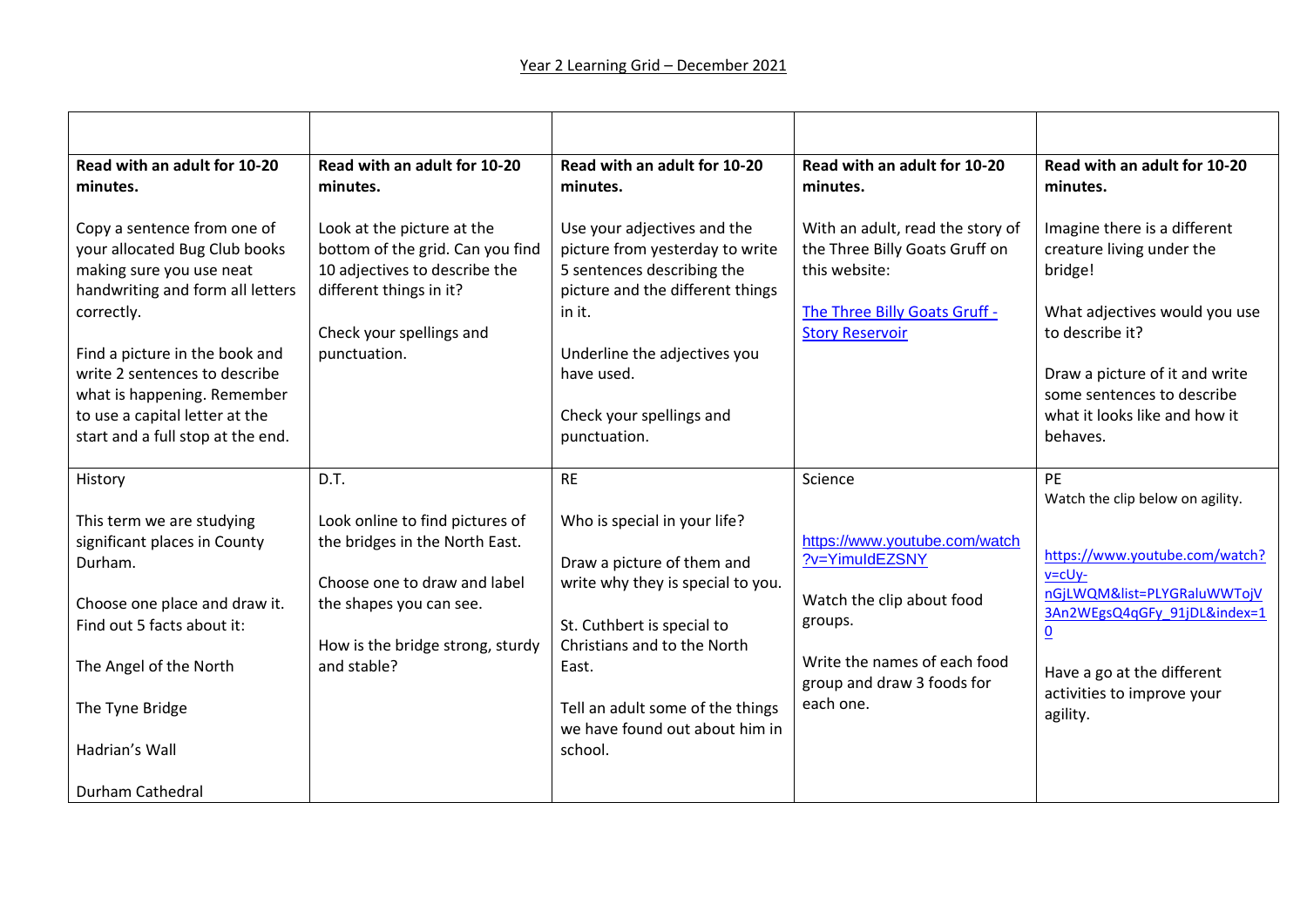| Music                            | Computing                      | Geography/Science               | <b>PE</b>                       | <b>PSHE</b>                     |
|----------------------------------|--------------------------------|---------------------------------|---------------------------------|---------------------------------|
|                                  |                                |                                 | Watch the jumping clip below:   | Take some time to practise      |
| https://folkways.si.edu/west-    | Use Microsoft Word to practise | Each day draw a picture to show |                                 | some mindfulness through        |
| african-song-chants-childrens-   | your typing.                   | what the weather is like at     | https://www.youtube.com/watch?  | colouring and listening to      |
| ghana/music/tools-for-           |                                | different times of the day $-$  | v=cRjO1IGwbLo&list=PLYGRaluWW   | calming music.                  |
| teaching/smithsonian             | Type up 5 of the sentences you | include morning, lunch,         | TojV3An2WEgsQ4qGFy 91jDL&ind    | Practise Peer Massage with      |
|                                  | have written in English.       | afternoon and tea time.         | $ex=9$                          | brothers, sisters or            |
| Listen to the different clips of |                                |                                 | Set up your own activities like | parents/carers - you don't need |
| West African music on this       | Remember to use shift for a    |                                 | those in the video and practise | the special music just use any  |
| website.                         | capital letter, enter to move  |                                 | jumping in different ways.      | relaxing music you enjoy        |
|                                  | down a line and the space bar  |                                 |                                 | listening to.                   |
| What instruments can you         | for finger spaces.             |                                 |                                 |                                 |
| hear?                            |                                |                                 |                                 |                                 |
| What is the beat like?           |                                |                                 |                                 |                                 |
| What does the music make you     |                                |                                 |                                 |                                 |
| think of / feel?                 |                                |                                 |                                 |                                 |